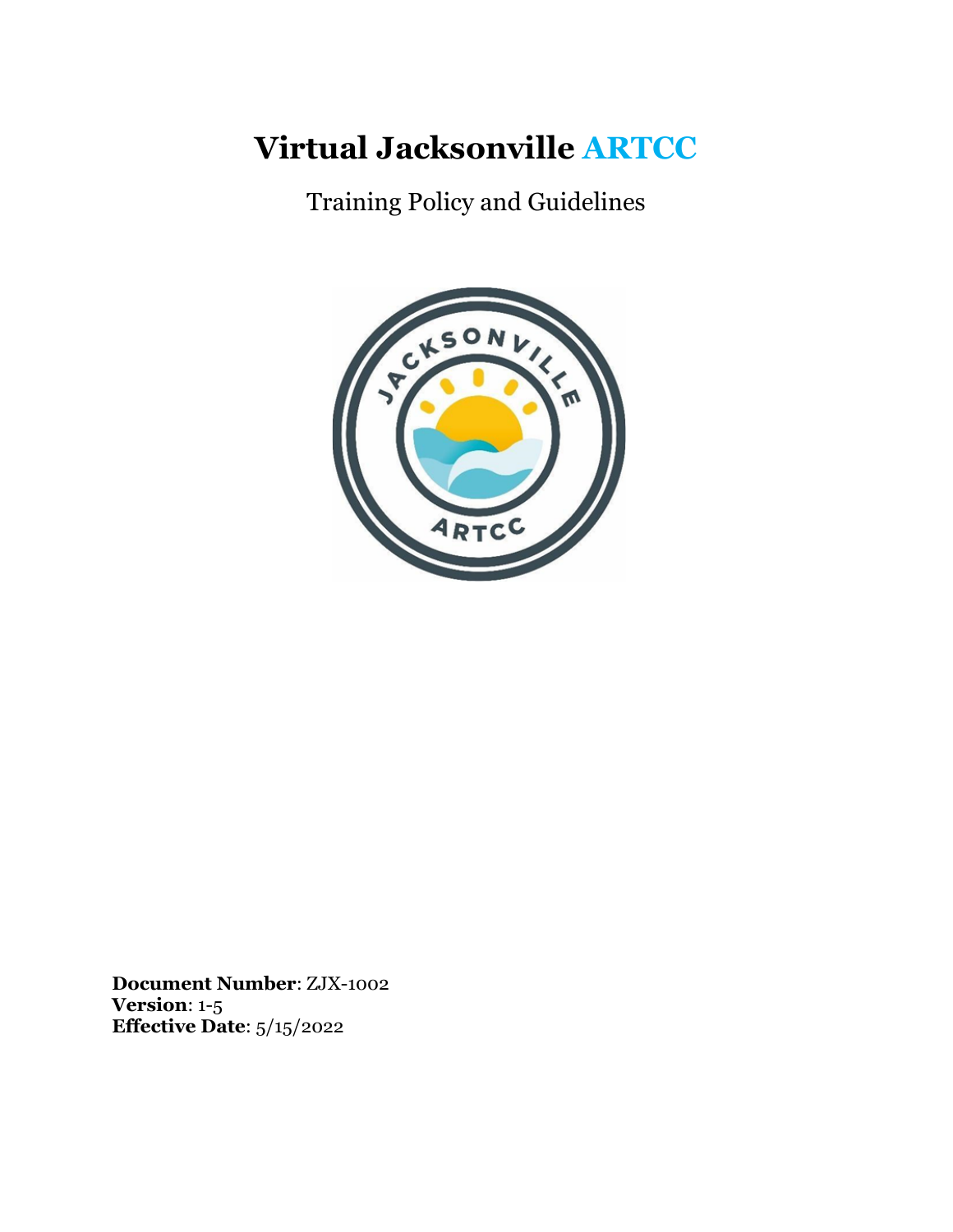**ZJX-1002 Training Policy and Guidelines Not for Real World Use**

This handbook establishes and provides formal rules, regulations, procedures, and guidelines which govern the training operations within the Jacksonville ARTCC. This code applies equally to staff, controllers, and VATSIM members. This document is considered a supplement to any VATSIM and VATSIM United States (VATUSA) policies, procedures, and documents. This document cancels all previous publications and policies and remains in effect until canceled VATSIM, VATUSA, or a subsequent publication of the administrative policy. This document's updates and modifications are published after the appropriate approval process and announcement to the Virtual Jacksonville ARTCC. The ATM, DATM, or their designee(s) will complete all updates and changes to this document.

Michael JBurke

Michael J. Burke

Air Traffic Manager

Virtual Jacksonville ARTCC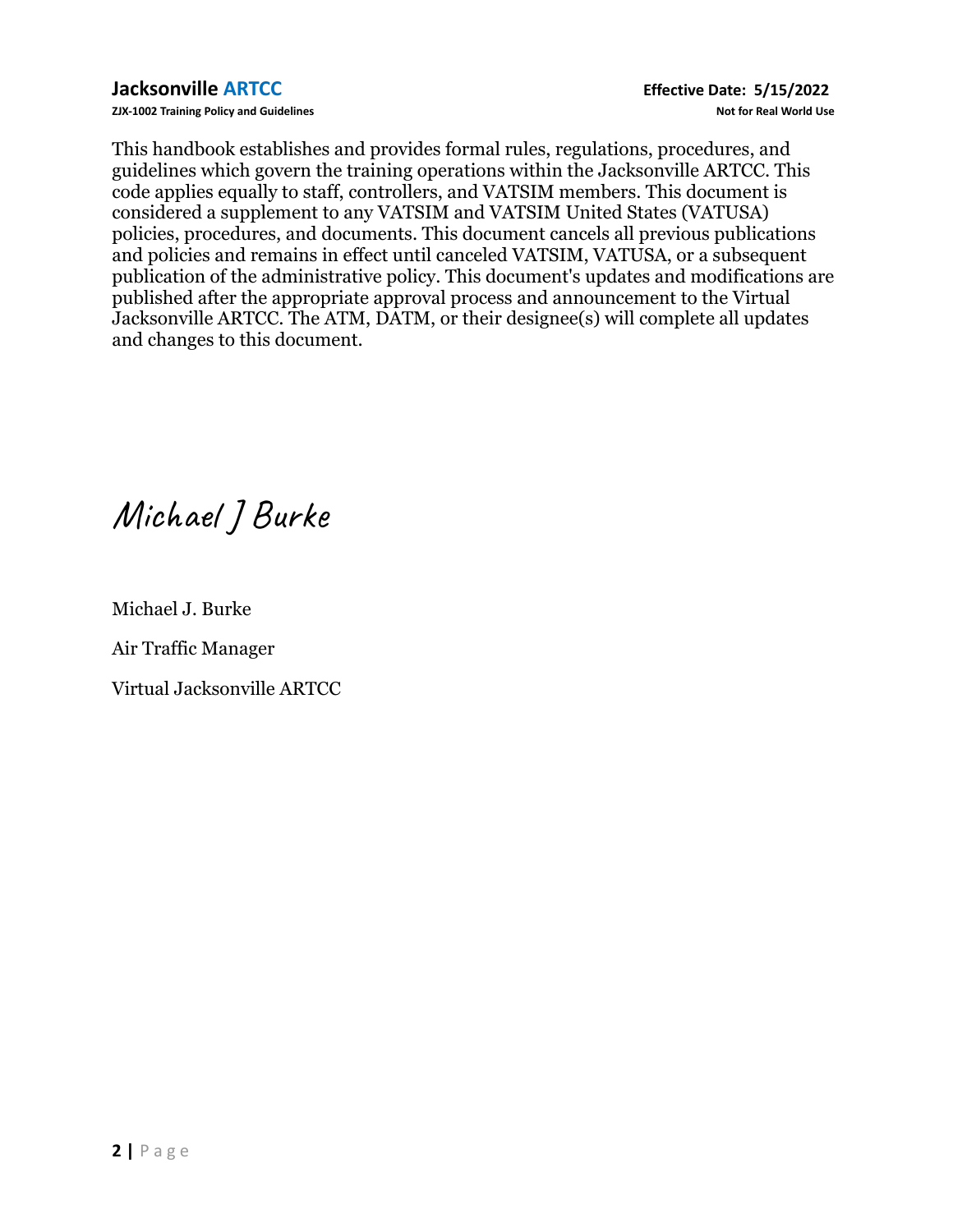# **Explanation of Changes**

| $04/16/2022$ 1-1     | Revised Edition from ZJX-1002.F               |
|----------------------|-----------------------------------------------|
| $04/21/2022$ 1-2     | Minor Training Field Change                   |
|                      | Added: KSFB Removed: KOMN                     |
| $04/30/2022$ 1-3     | Clarification of OTS/Checkout                 |
| 5/4/2022<br>$1 - 4$  | Reorganization of Major Training Procedures   |
| 5/15/2022<br>$1 - 5$ | <b>Change of Solo Endorsement Active Time</b> |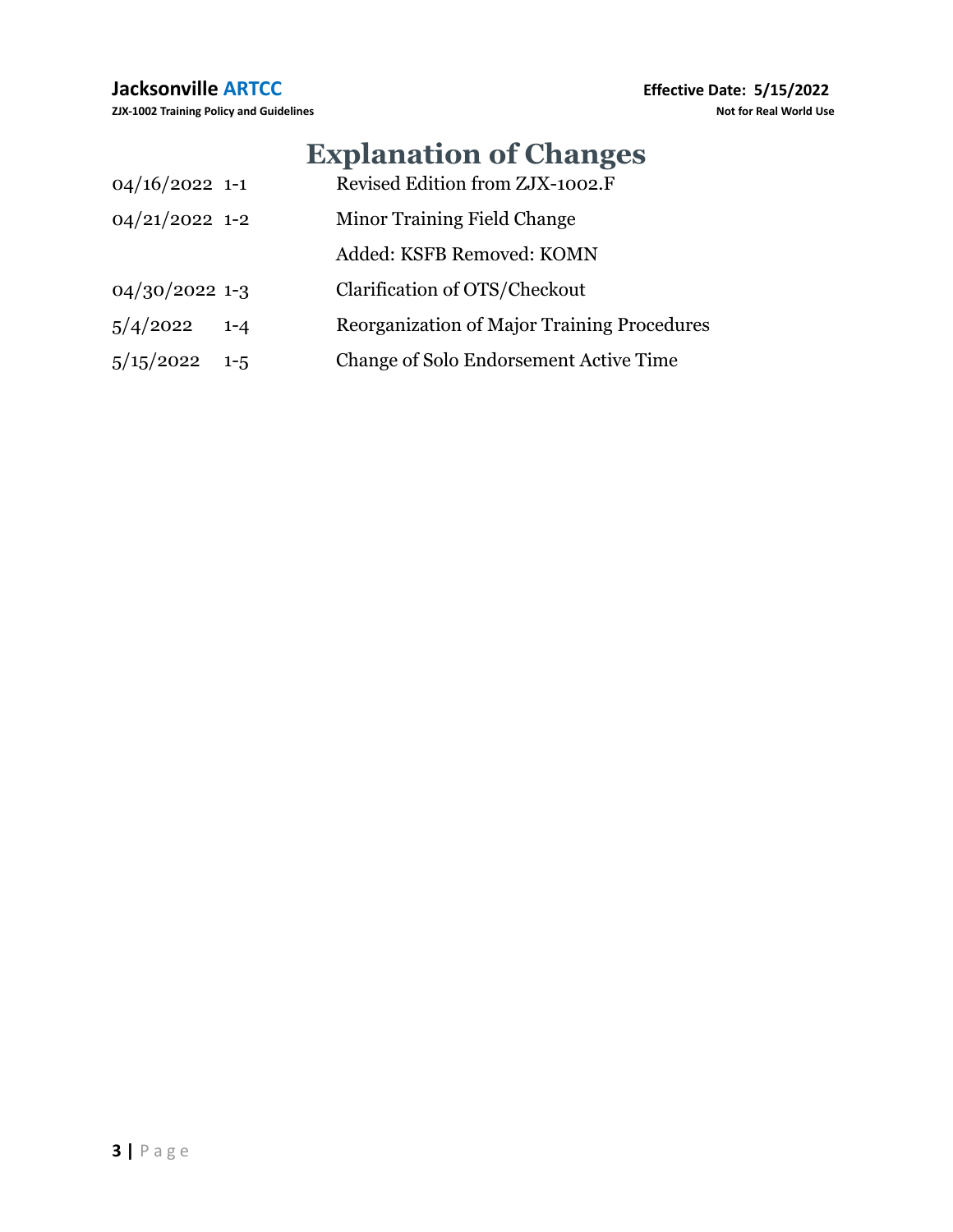# **TABLE OF CONTENTS**

- **Chapter 1: Introduction**
- **Chapter 2: Requesting Training**
- **Chapter 3: Training Requirements**
- **Chapter 4: Training Fields**
- **Chapter 5: Training Flow**
- **Chapter 6: Solo Endorsements**
- **Chapter 7: Visiting Controllers**
- **Chapter 8: Transferring Controllers**
- **Chapter 9: Mentor and Instructor Appointment**

**Procedures**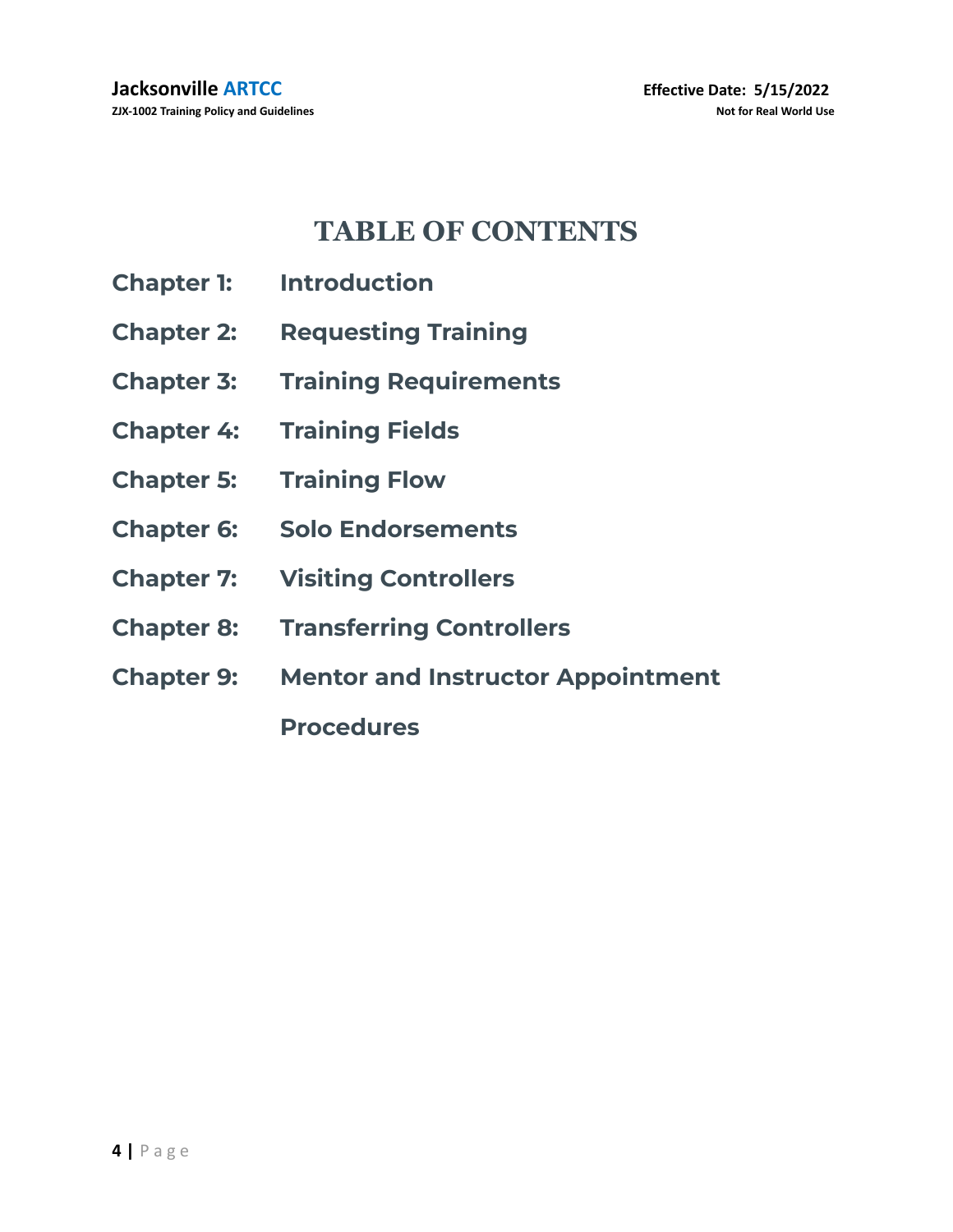# **CHAPTER 1: INTRODUCTION**

### **1.1 Syllabus**

- 1. Jacksonville ARTCC's Training Program shall follow the approved ZJX Training Syllabus
	- a. The syllabus shall outline competencies and content needed for each rating, certification, and validation.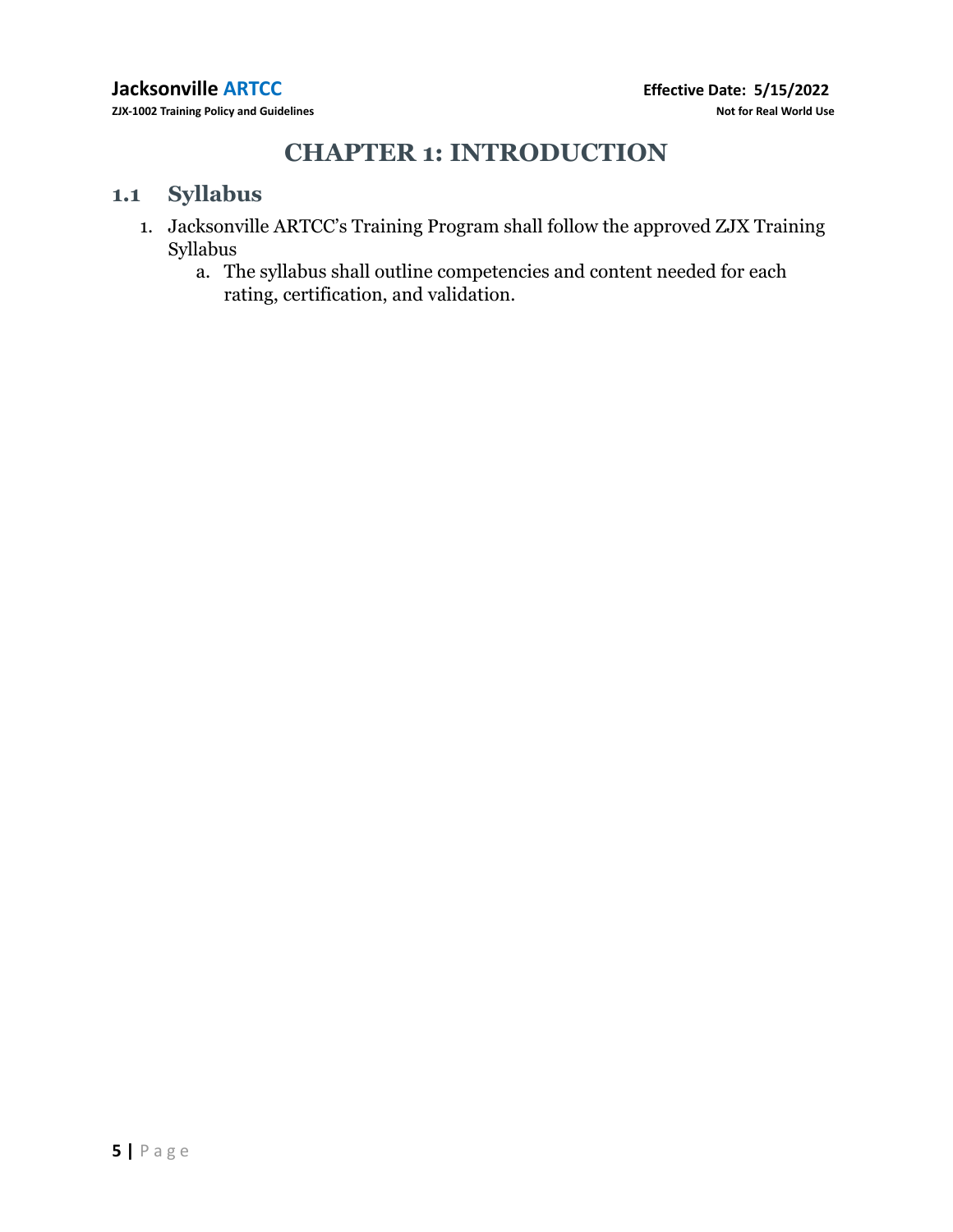# **CHAPTER 2: REQUESTING TRAINING**

### **2.1 Requirement**

- 2.1.1 Rating Requested Training:
	- 1. Be a home controller of the ZJX ARTCC.
	- 2. Completed the appropriate VATUSA Academy courses for their next rating prior to submitting a training request.
	- 3. Completed the ZJX ARTCC SOP Examination before requesting training.
	- 4. If a student is not an OBS, they must complete thirty (30) hours of controlling at current rating/endorsement before requesting training.
- 2.1.2 Major Endorsement Training:
	- 1. Be a home or visiting controller of the ZJX ARTCC.
	- 2. Complete thirty (30) hours of controlling at current rating/endorsement before requesting training.

### **2.2 Processes**

- 2.2.1 Training Requests:
	- 1. To request training, a student must submit the ZJX Training Request Form. Separate training queues exist for each level of training, populated automatically by the system on a first come, first served basis.
	- 2. After requesting training, student shall wait to be assigned to an available trainer.
		- a. Students are encouraged to observe active network positions and continue to self-study material.
	- 3. Once assigned a trainer, students shall request training with their specific trainer through the ZJX Setmore.
		- a. ONLY students who have been assigned a trainer may book sessions via Setmore. All other sessions will be canceled.
		- b. Students may, with approval from the Training Administrator, elect to remain at the top of the queue if they wish to wait for availability from a specific trainer. As soon as this trainer becomes available, their slot will be assigned.
		- c. Students shall schedule a training session within seven (7) days of being assigned a trainer.
- 2.2.2 Examination Request:
	- 1. To request an examination, a student must submit the ZJX VATUSA Academy Course Request Form.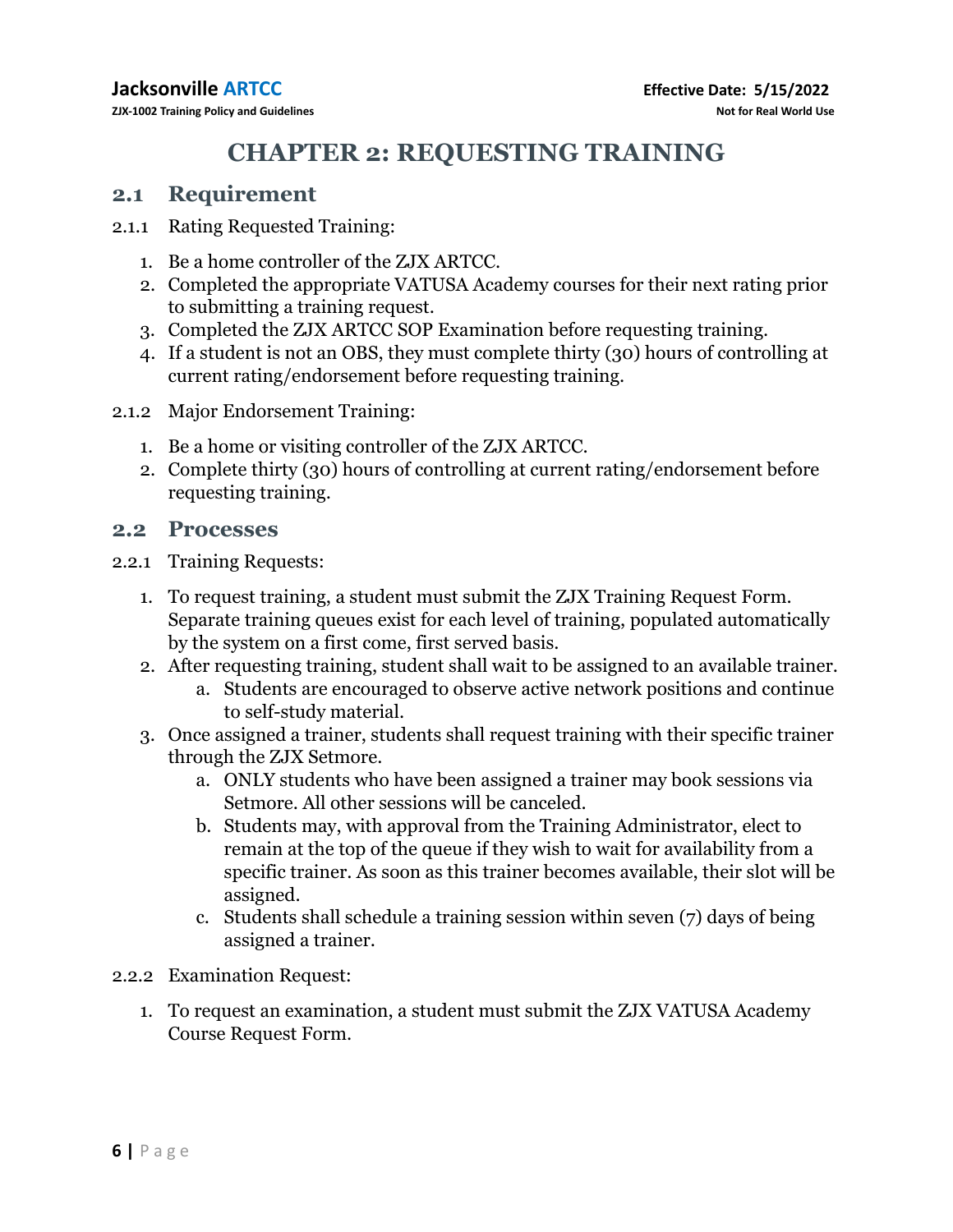# **CHAPTER 3: TRAINING REQUIREMENTS**

#### **3.1 Sessions**

- 1. Training sessions shall be scheduled at least twenty-four (24) hours in advance. a. Sessions scheduled within twenty-four (24) hours are not guaranteed.
- 2. Students shall not, to the best of their ability, cancel training sessions within 24 hours of the session.
	- a. Sessions canceled within twenty-four (24) hours are considered no-shows. Some exceptions apply.
- 3. Students are required to complete one (1) training session per calendar month until the completion of their training.

#### **3.2 Expectations**

1. Students should come prepared to each training session with questions after reviewing relevant assignments, policies, and documents prior to the session.

### **3.3 Disciplinary Action**

- 3.2.1 No-show/Lateness.
	- 1. First No Show: Written warning from the A/TA.
	- 2. Second No Show: Forfeiture of training slot.
	- 3. Third No Show: Forfeiture of training slot and restricted from submitting new training requests without the approval from the TA.

3.2.2 Failure to reach the required number of training sessions in a month will result in forfeiture of the training slot.

- 3.2.3 Failure to meet training expectation/un-prepared for training
	- 1. First Offense: Cancellation of session and written warning from A/TA.
	- 2. Second Offense: Forfeiture of training slot.
- 3.2.4 Unacceptable conduct during training.
	- 1. Discontinuation of training and referral to the TA for administrative actions to include
		- a. Change of trainer.
		- b. Restriction from training for 30 days.
		- c. Removal from training program.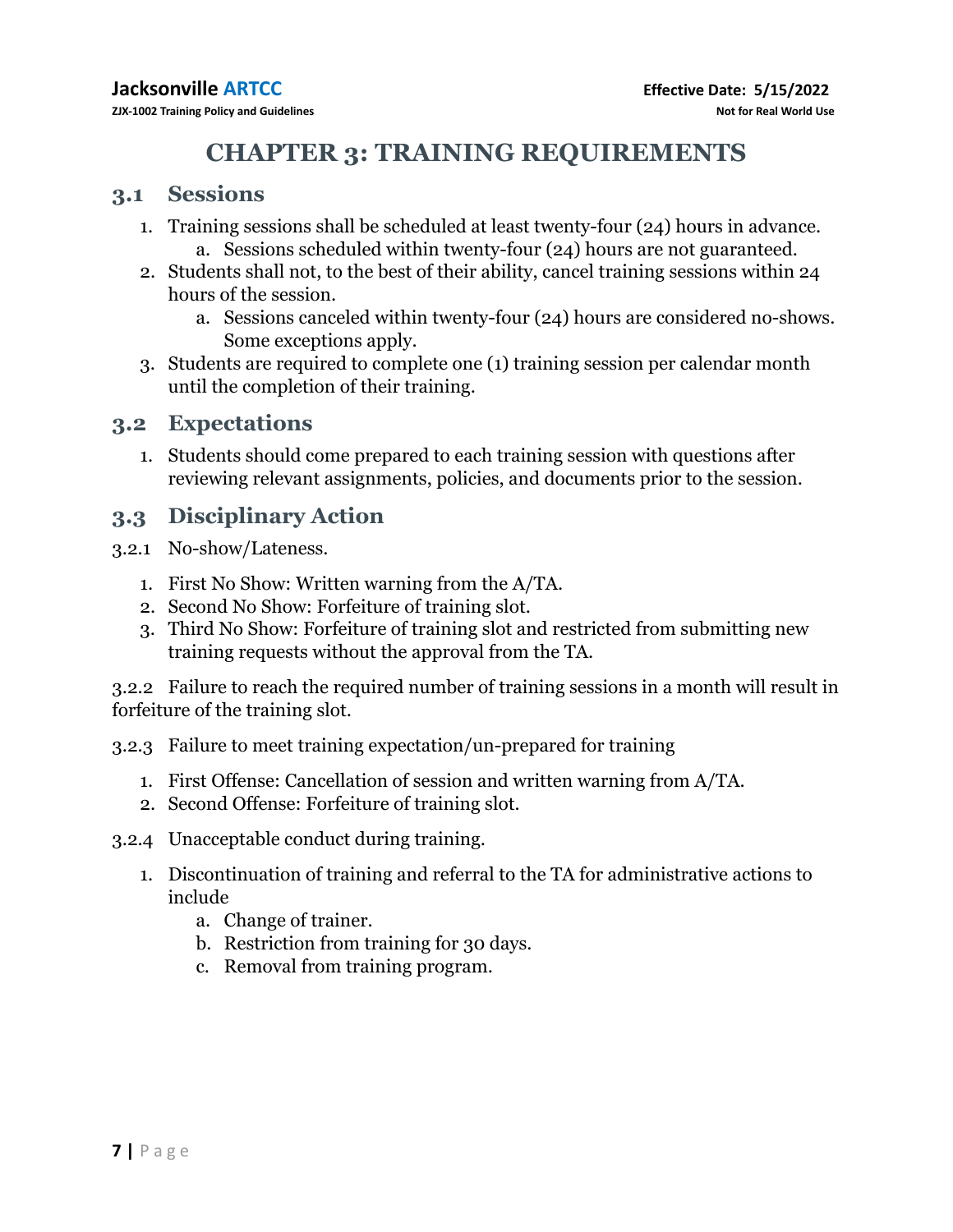# **CHAPTER 4: TRAINING FIELDS**

### **4.1 Minor Training Fields**

- 1. Hilton Head, SC (KHXD)
- 2. Savannah, GA (KSAV)
- 3. Sanford Orlando, FL (KSFB)
- 4. Jacksonville, FL (KJAX)
- 5. Other minor fields can be used for training to facilitate proper usage of the general procedures or specific competencies difficult to practice at the above fields.
	- a. Training in other fields must be approved by the Training Administrator.

### **4.2 Major Training Fields**

- 1. Orlando, FL (KMCO)
- 2. F11 TRACON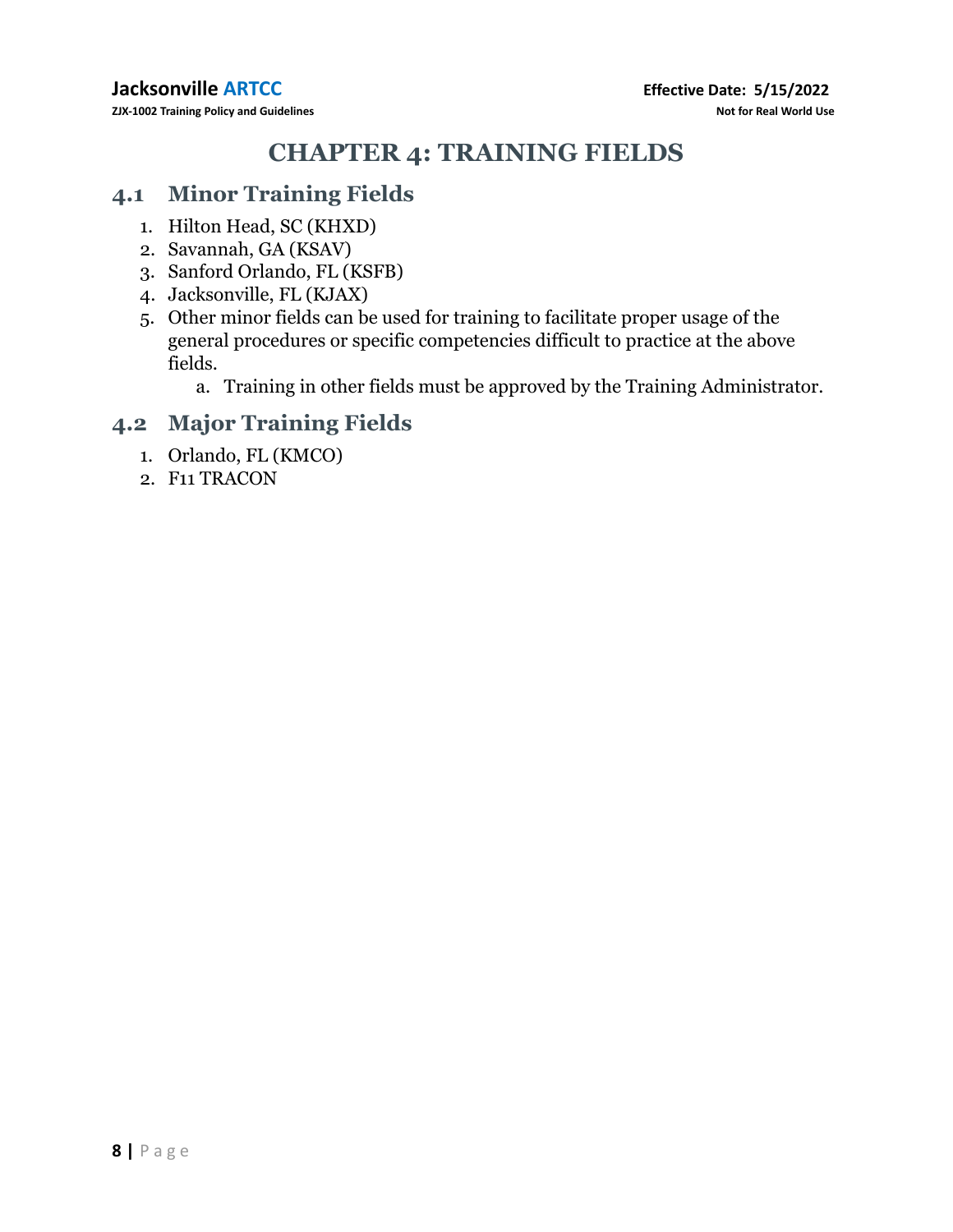# **CHAPTER 5: TRAINING FLOW**

### **5.1 All ZJX Controllers**

1. All Controllers are required to complete the ZJX SOP Examination prior to requesting training.

### **5.2 OBS Rated Controllers**

- 1. Request training
- 2. Complete ZJX ARTCC Minor Delivery/Ground Exam with a grade of 90% or better.
- 3. Complete Assigned Practical Training
- 4. Completion of ZJX Practical Examination
	- a. Practical Exam is completed by the assigned trainer.
	- b. Practical Exam can only be performed in the sweatbox.
- 5. Upon completion of all requirements, students shall be promoted to the rank of S1 and granted minor ground certification on the ZJX website.

### **5.3 S1 Controller requesting S2**

- 1. Complete the VATUSA Academy S2 Course
- 2. Request training
- 3. Complete Assigned Practical Training.
- 4. Complete ZJX ARTCC Minor Tower Exam with a grade of 90% or better.
- 5. Complete S2 Practical Examination
	- a. Practical Examination is completed by an Instructor, which can be the student's assigned Instructor.
	- b. Practical Examinations can be completed on the live network or in the sweatbox.
	- c. The VATUSA Competency Review and Certification form shall be used.
		- i. Per the Rating Review Form, students must achieve satisfactory in all sections.
		- ii. Theory portions are considered satisfactory if student has passed the ZJX ARTCC Minor Tower Exam
- 6. Upon completion of all requirements, students shall be promoted the rating of S2 and granted minor tower certification on the ZJX website.

### **5.4 S2 Controller requesting S3**

- 1. Complete the VATUSA Academy S3 Course
- 2. Request training
- 3. Complete Assigned Practical Training
- 4. Complete ZJX ARTCC Minor Approach Exam with a grade of 90% or better.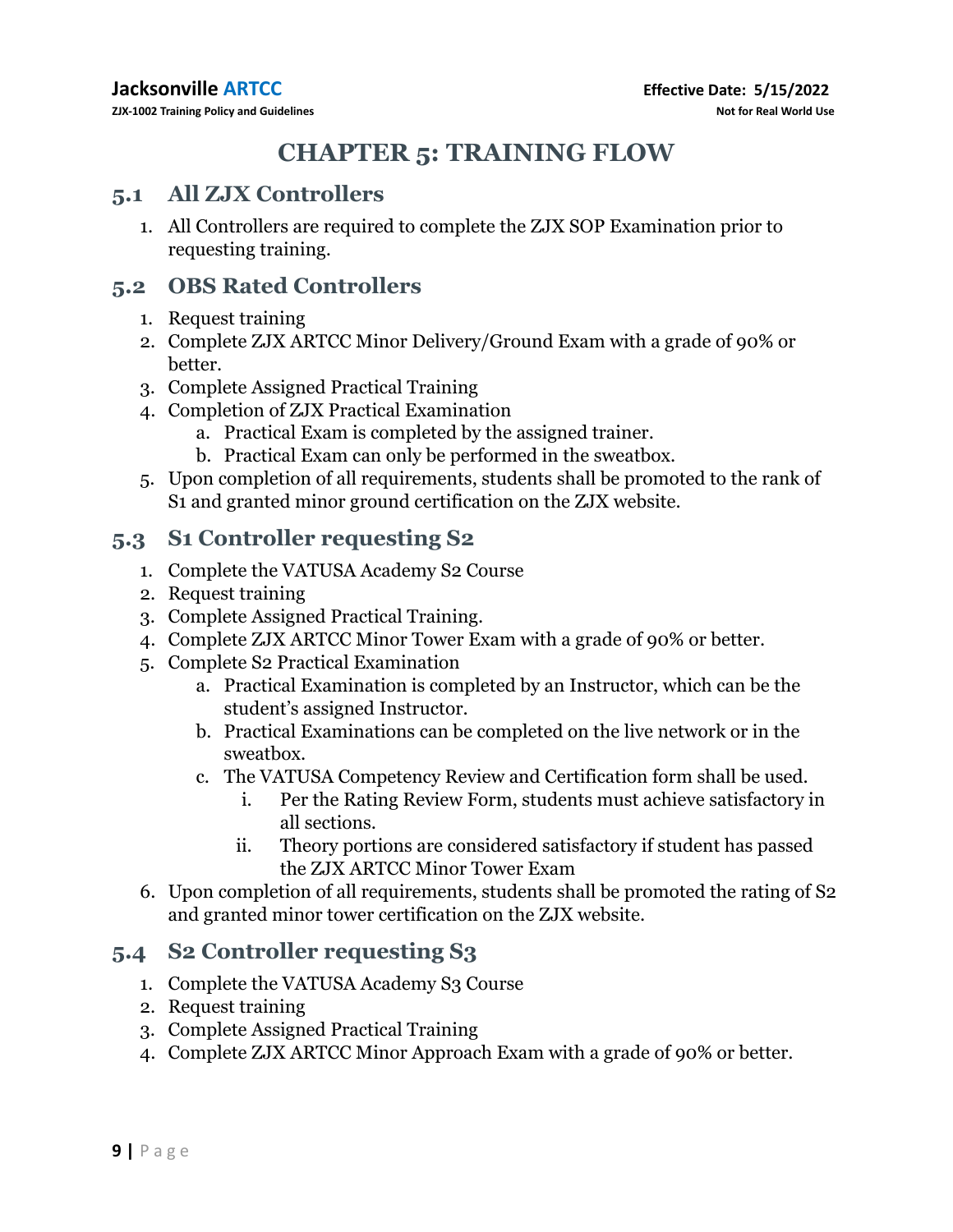- a. Upon completion of assigned practical training, and minor approach exam, students could be granted a solo endorsement for Jacksonville TRACON.
- 5. Complete S3 Practical Examination
	- a. Practical Examination is completed by an Instructor, which can be the student's assigned Instructor.
	- b. Practical Examinations can be completed on the live network or in the sweatbox.
	- c. The VATUSA Competency Review and Certification form shall be used.
		- i. Per the Rating Review Form, students must achieve satisfactory in all sections.
		- ii. Theory portions are considered satisfactory if student has passed the ZJX ARTCC Minor Approach Exam
- 6. Upon completion of all requirements, students shall be promoted the rating of S3 and granted minor approach certification on the ZJX website.

### **5.5 Major Endorsement**

- 1. Request training.
- 2. Complete ZJX ARTCC Major Examination with a grade of 90% or better for the level requested (Major GND, Major TWR, Major APP)
- 3. Complete Assigned Practical Training
	- a. Upon completion of assigned practical training, students will be granted a solo endorsement.
- 4. Complete Practical Examination
	- a. Practical Examination is completed by an Instructor or Mentor. The assigned trainer shall complete the practical examination.
	- b. The ZJX Endorsement form shall be used.
	- c. Practical Examinations can be completed on the live network or in the sweatbox.
- 5. Upon completion of all requirements, students shall be granted appropriate major endorsement (Major GND, Major TWR, Major APP).

### **5.6 S3 Controller requesting C1**

*Prior to beginning, students must have completed all Major Endorsements.*

- 1. Complete the VATUSA Academy C1 Course
- 2. Request training
- 3. Complete Assigned Practical Training
	- a. Upon completion of assigned practical training, students will be granted a solo endorsement for a period of no longer than 30 days.
	- b. No extensions will be granted on solo endorsement
- 4. Complete ZJX ARTCC C1 Exam with a grade of 90% or better.
- 5. Complete C1 Practical Examination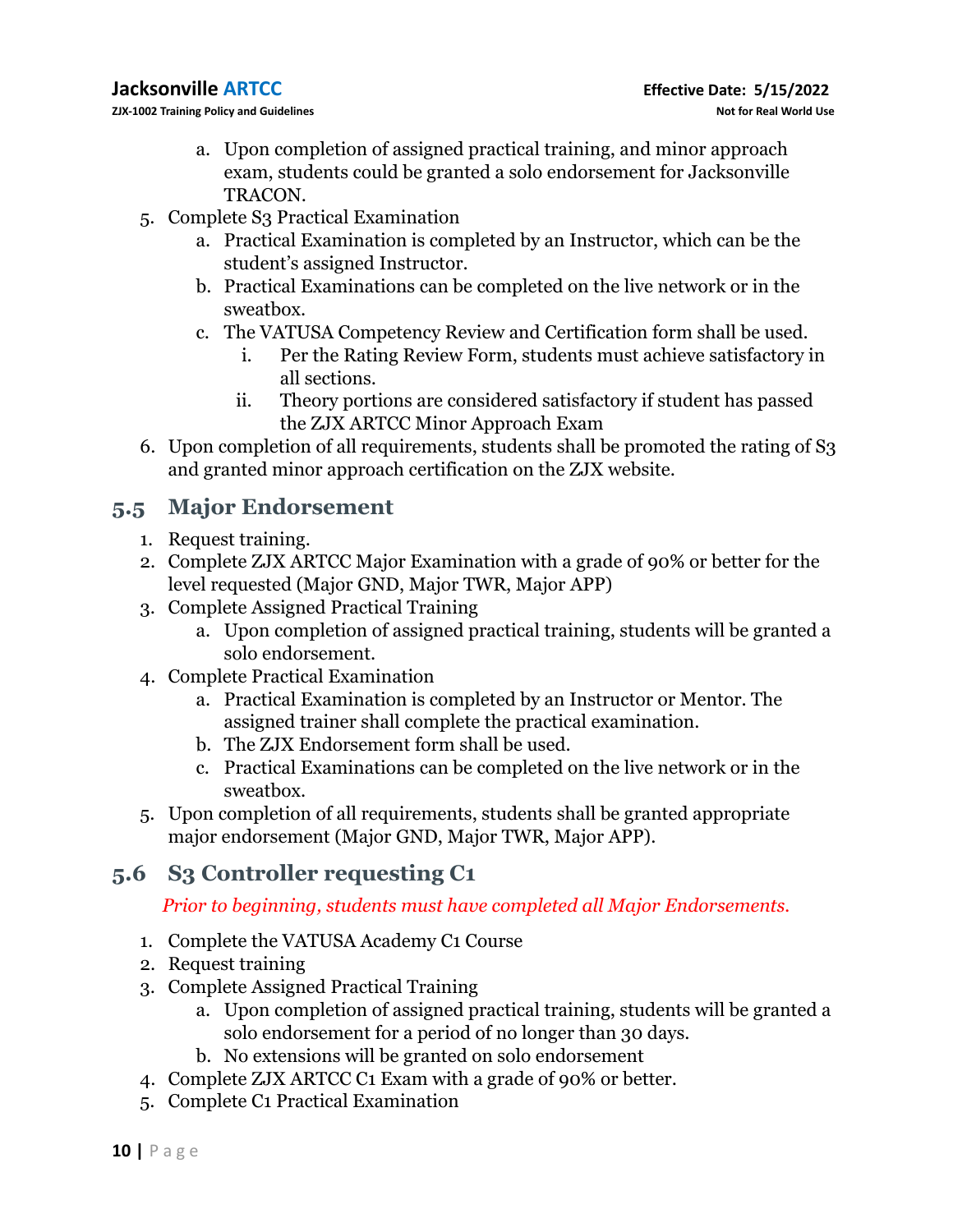- a. Practical Examination is completed by an Instructor, which can be the student's assigned Instructor.
- b. Practical Examinations will be completed on the live network.
- c. The VATUSA Competency Review and Certification form shall be used.
	- i. Per the Rating Review Form, students must achieve satisfactory in all sections.
	- ii. Theory portions are considered satisfactory if student has passed the ZJX ARTCC C1 Exam
- 6. Upon completion of all requirements, students shall be promoted the rating of C1 and granted center certification on the ZJX website.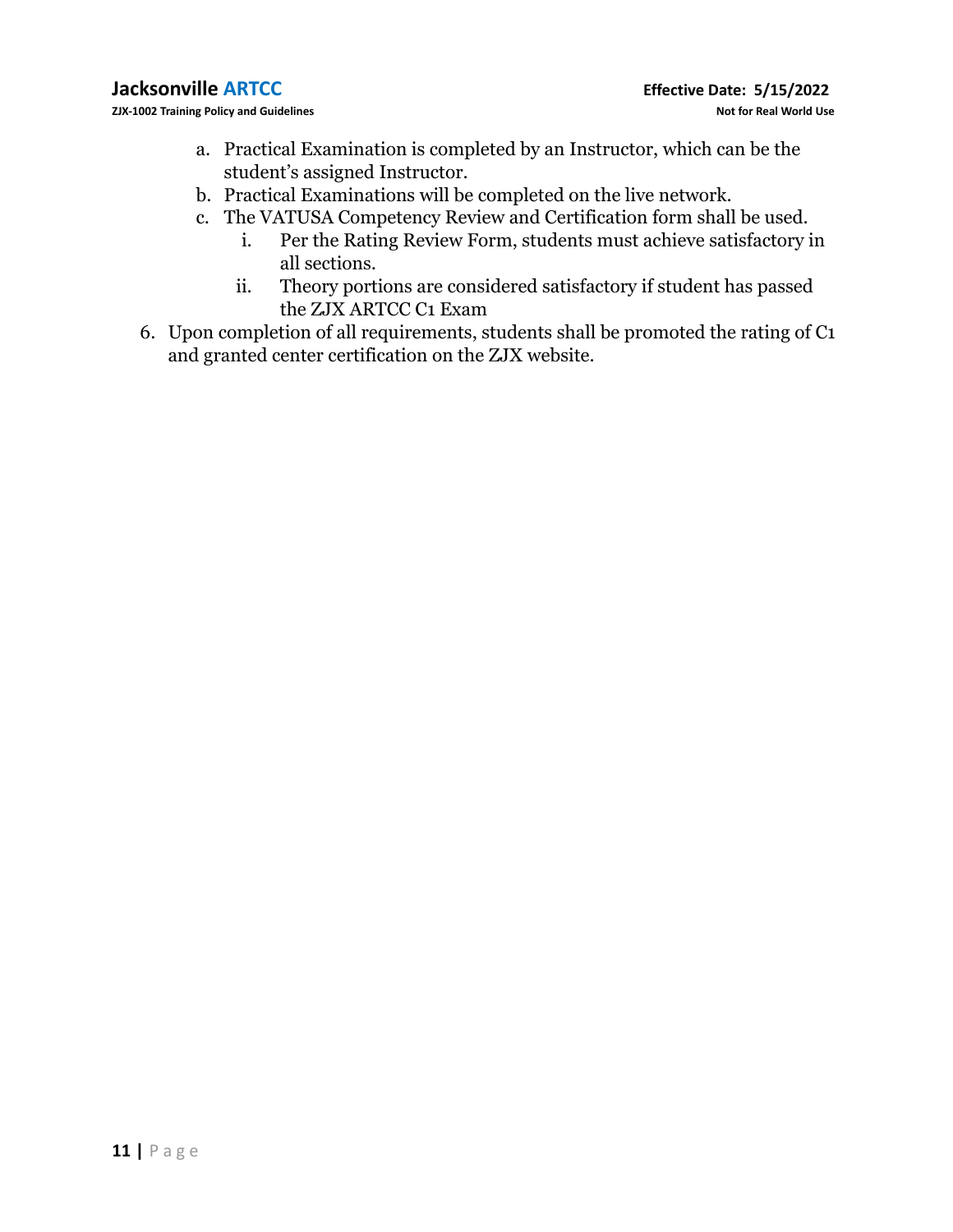## **CHAPTER 6: SOLO ENDORSEMENT**

#### **6.1 Effective**

- 1. Solo Endorsement are restricted during the following times:
	- a. Friday, Saturday, and Sunday between 2300z-0300z only when the following ARTCCs have events.
		- i. Miami
		- ii. Houston
		- iii. Atlanta
		- iv. Washington
		- v. Jacksonville
	- b. Permission may be granted by the Events Coordinator and the Training Administrator to control during these times. The controller must be actively observed by a mentor or instructor. The mentor or instructor does not need to be the controller's assigned mentor or instructor.
- 2. Solo Endorsements are only issued for a period of thirty (30) days and are not extended.
- 3. Rating Solo Endorsements must be posted on the VATUSA website by an Instructor or the Training Administrator, and on the ZJX Website.
- 4. Major Airport Solo Endorsement can be posted by either a Mentor or Instructor on the ZJX Website.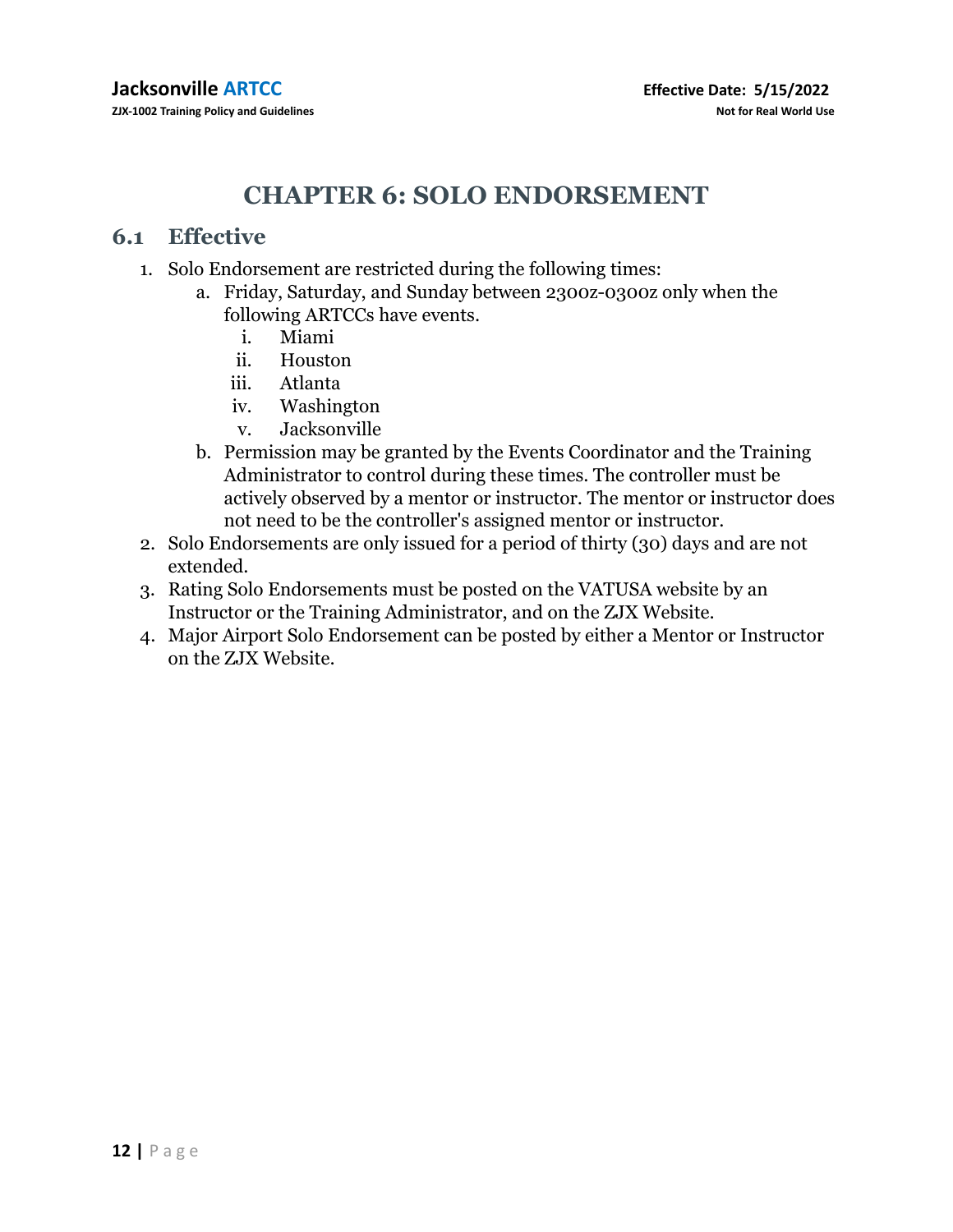# **CHAPTER 7: VISITING CONTROLLER FLOW**

### **7.1 S1 Controller**

- 1. Complete ZJX SOP Examination with a grade of 90% or better.
- 2. Pass the ZJX ARTCC Minor Delivery/Ground Exam with a grade of 90% or better.
- 3. Upon passing the exam, the S1 controller will be awarded minor certification for clearance delivery and ground.

### **7.2 S2 Controller**

- 1. Complete ZJX SOP Examination with a grade of 90% or better.
- 2. Complete ZJX ARTCC Minor Delivery/Ground Exam and the ZJX ARTCC Minor Tower Exam with a grade of 90% or better.
- 3. Upon passing the exam, the S2 controller will be awarded minor certification for clearance delivery and ground.
- 4. Complete an S2 GRP Checkout using the VATUSA Competency Review and Certification form.
- 5. Upon passing the GRP Checkout, the S2 controller will be awarded minor certification for tower.

### **7.2 S3 and C1 Controller**

- 1. Complete ZJX SOP Examination with a grade of 90% or better.
- 2. Complete ZJX ARTCC Minor Delivery/Ground Exam, the ZJX ARTCC Minor Tower Exam, and the ZJX ARTCC Minor Approach Exam with a grade of 90% or better.
- 3. Upon passing the exam, the S3 controller will be awarded minor certification for clearance delivery and ground.
- 4. Complete an S2 and S3 GRP Checkout using the VATUSA Competency Review and Certification form.
- 5. Upon passing the GRP Checkouts, the controller will be awarded minor certification for tower and approach.

### **7.3 Major Certification**

1. All visiting controllers will complete major endorsement training requirements as found in chapter 5-5.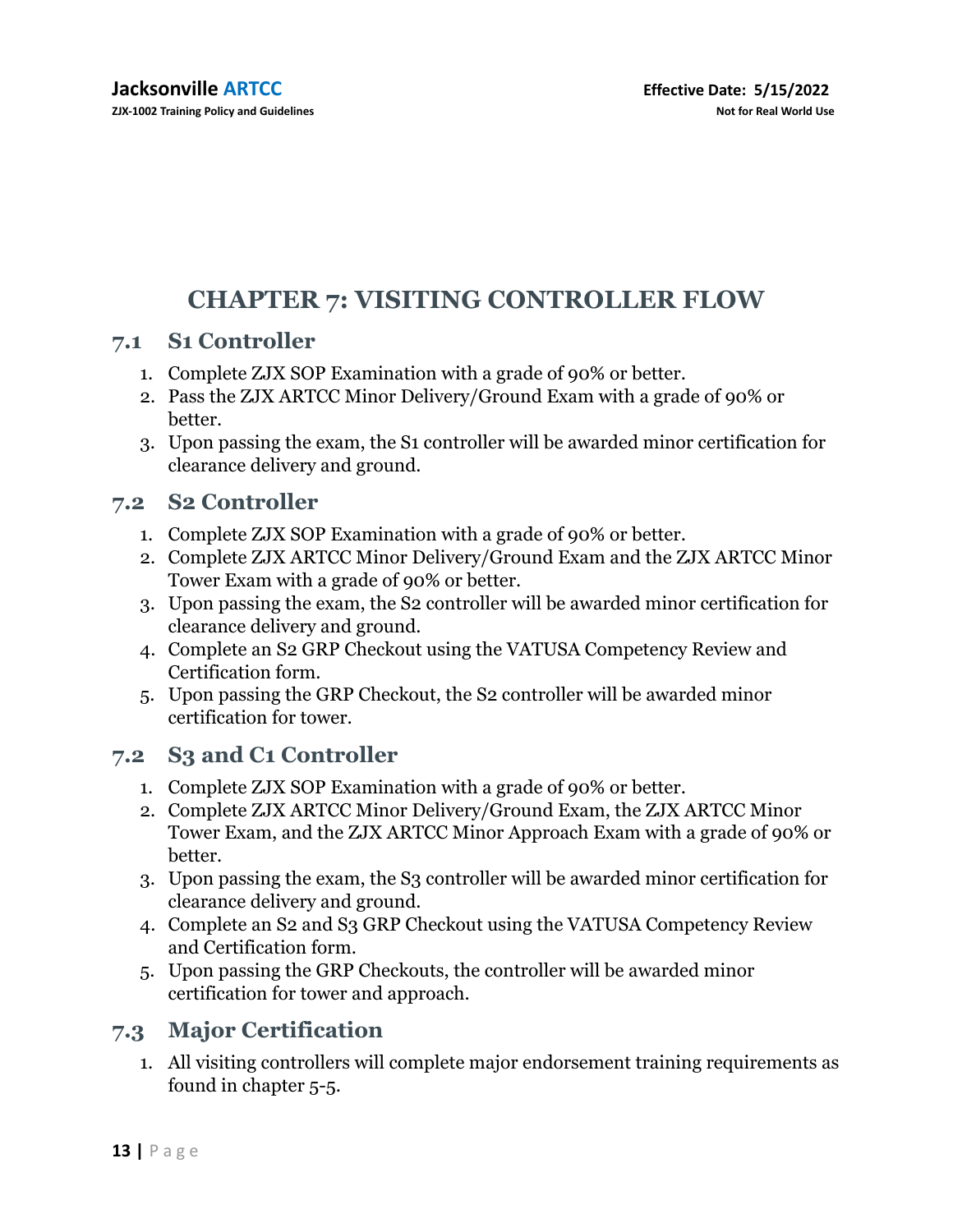# **CHAPTER 8: TRANSFERING CONTROLLER FLOW**

### **8.1 S1 Controller**

- 1. Complete ZJX SOP Examination with a grade of 90% or better.
- 2. Pass the ZJX ARTCC Minor Delivery/Ground Exam with a grade of 90% or better.
- 3. Upon passing the exam, the S1 controller will be awarded minor certification for clearance delivery and ground.

### **8.2 S2 Controller**

- 1. Complete ZJX SOP Examination with a grade of 90% or better.
- 2. Complete ZJX ARTCC Minor Delivery/Ground Exam and the ZJX ARTCC Minor Tower Exam with a grade of 90% or better.
- 3. Upon passing the exam, the S2 controller will be awarded minor certification for clearance delivery and ground.
- 4. Complete an S2 GRP Checkout using the VATUSA Competency Review and Certification form.
- 5. Upon passing the GRP Checkout, the S2 controller will be awarded minor certification for tower.

### **8.2 S3 and C1 Controller**

- 1. Complete ZJX SOP Examination with a grade of 90% or better.
- 2. Complete ZJX ARTCC Minor Delivery/Ground Exam, the ZJX ARTCC Minor Tower Exam, and the ZJX ARTCC Minor Approach Exam with a grade of 90% or better.
- 3. Upon passing the exam, the S3 controller will be awarded minor certification for clearance delivery and ground.
- 4. Complete an S2 and S3 GRP Checkout using the VATUSA Competency Review and Certification form.
- 5. Upon passing the GRP Checkouts, the controller will be awarded minor certification for tower and approach.

### **8.3 Major Certification**

1. All transfering controllers will complete major endorsement training requirements as found in chapter 5-5.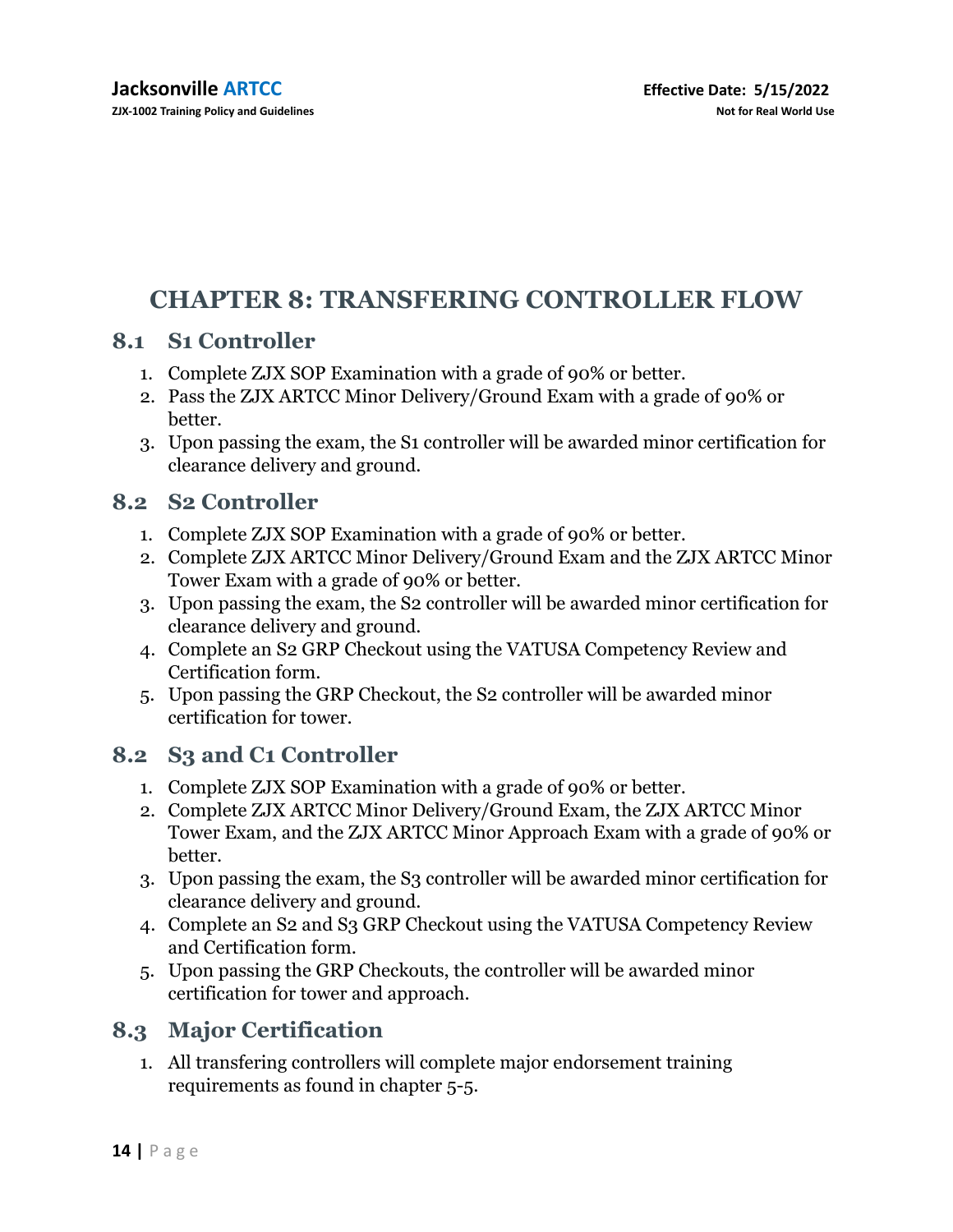# **CHAPTER 9: MENTOR AND INSTRUCTOR APPOINTMENT PROCEDURES**

### **9.1 Requirements**

- 1. Must hold a rating of at least S2 with a major endorsement to be a Mentor.
- 2. Must hold a rating of at C1 to be an Instructor.
- 3. Recommendation from a Mentor or Instructor
- 4. Recommendation from the TA.
	- a. In the absence of a TA, this recommendation may be given by the ATM.
- 5. Recommendation from the ATM.
- 6. All recommendations shall be completed as a controller's training record.

#### **9.2 Process**

- 1. Mentor in Training
	- a. Lasting a period no longer than 90 days.
	- b. Entry into the Mentor-in-Training Program does not guarantee a Mentor position nor is considered as part of the Training Staff.
	- c. Training to be completed
		- i. Meeting with trainer to install required software
			- 1. TWR Trainer
			- 2. ESKEY
				- a. Only if the Mentor is instructing S3 rating or above.
			- 3. Euroscope 3.1D
				- a. Only if the Mentor is instructing S3 rating or above.
		- ii. Shadow/Observe three (3) sessions with an assigned trainer.
			- 1. The trainer shall be teaching a course that the MIT will eventually teach.
			- 2. This time includes any necessary preparation the trainer conducts.
		- iii. Conducts at least 6 training sessions.
			- 1. The trainer shall observe and review the individual's performance and constructive feedback on improvement.
			- 2. Training records shall be submitted for these sessions for the observation of the MIT.